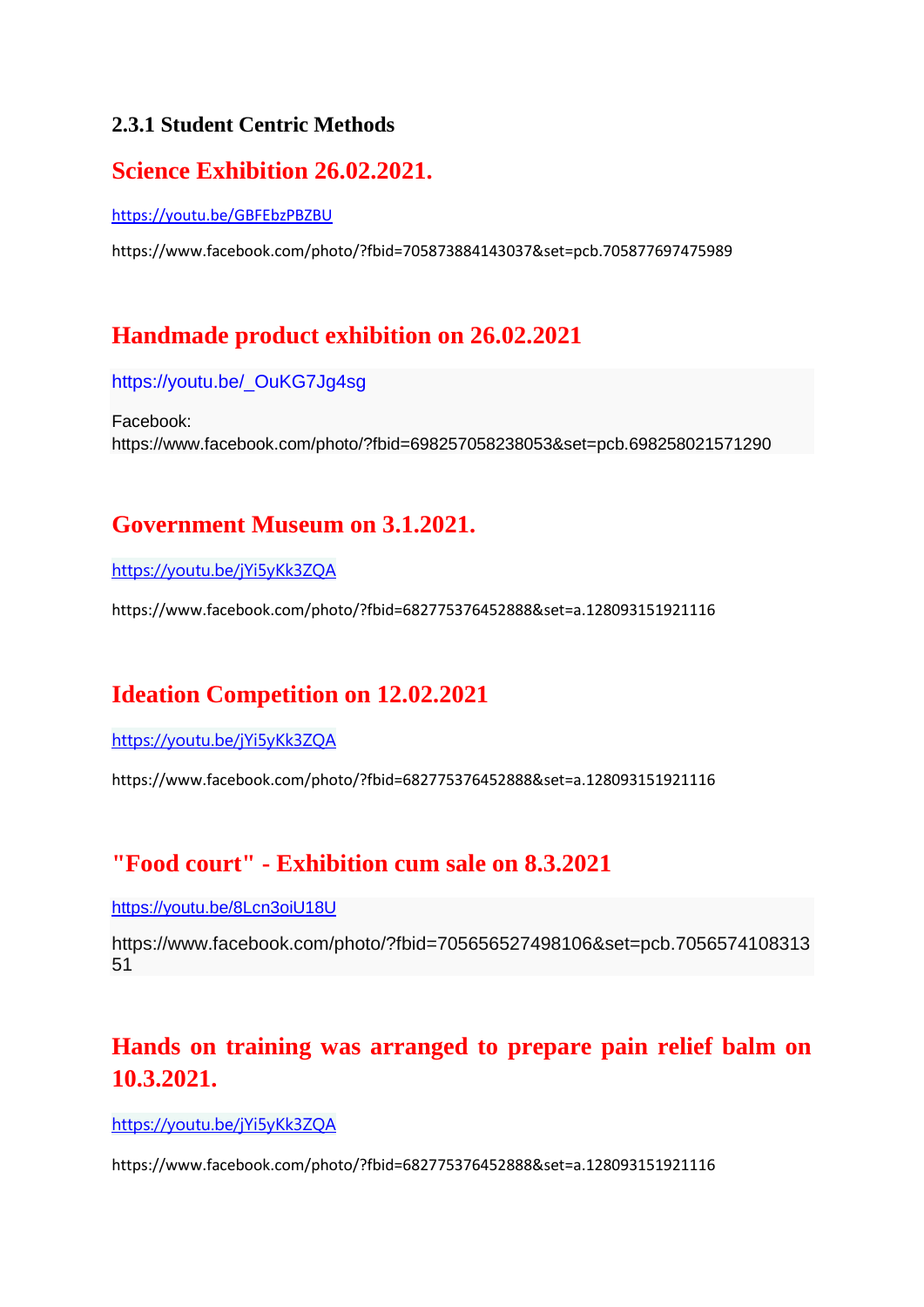## **Five Day Internship Program on Renewable Energy Resources and its Applications from 13.07.2020 to 17.07.2020**

DAY0

#### <https://youtu.be/b2bPLXsdzSA>

DAY I-13.07.2020 INAUGURATION Dr. A. Subramanian, Principal

Youtube link:<https://youtu.be/o13bLFL6Uo8>

SESSION I Resource Person: Dr. D. Muthuraj Topic: Solar Energy-A real time Applications

Youtube link[: https://youtu.be/0khA-zee1Is](https://youtu.be/0khA-zee1Is)

SESSION II Resource Person: Mrs. D. Guruvammal Topic: Introduction about Solar Energy

Youtube link:<https://youtu.be/XmIY7ptmwwk>

DAY II-14.07.2020 SESSION III Resource Person: Dr. K.Balasubramanian Topic: Tidal Energy

Youtube link:<https://www.youtube.com/watch?v=l5BuJt6g79M>

SESSION IV Resource Person: Dr.J.Uma Maheswari Topic:Energy Conservation

Youtube link:<https://youtu.be/a6ABhxia2-0>

DAY III-15.07.2020 SESSION V Resource Person: Mr. N. Arumugasamy Topic: Hydropower - Fundamentals to Applications

Youtube:<https://youtu.be/o7qjDYISpuA>

SESSION VI Resource Person: Dr. A.S.I. Joy Sinthiya Topic: Wind Energy: A Vision - Present & Future Youtube link: [https://youtu.be/WKXxvx5\\_wUY](https://youtu.be/WKXxvx5_wUY)

DAY IV-16.07.2020 SESSION VII Resource Person: Dr. D. Silambarasan Topic: Hydrogen-A Next Fuel ? Youtube link:<https://youtu.be/i3oKSFr5p4c>

SESSION VIII Resource Person: Mr. R. Subash Chandra Bose Topic: Geo-Thermal Energy

Youtube link:<https://youtu.be/leYbtSh6Wto>

DAY V-17.07.2020 SESSION IX Resource Person: Dr. A.N. Seethalashmi Topic: Bioenergy-An Aleternate Energy Resource For Power Generation

Youtube link:<https://youtu.be/aAuqqQtBau4>

SESSION X-DEMONSTRATION Resource Person: Dr. A.N. Seethalashmi Instrument: Biomass Gasifier Youtube link:<https://youtu.be/0HN-MYEI0qU>